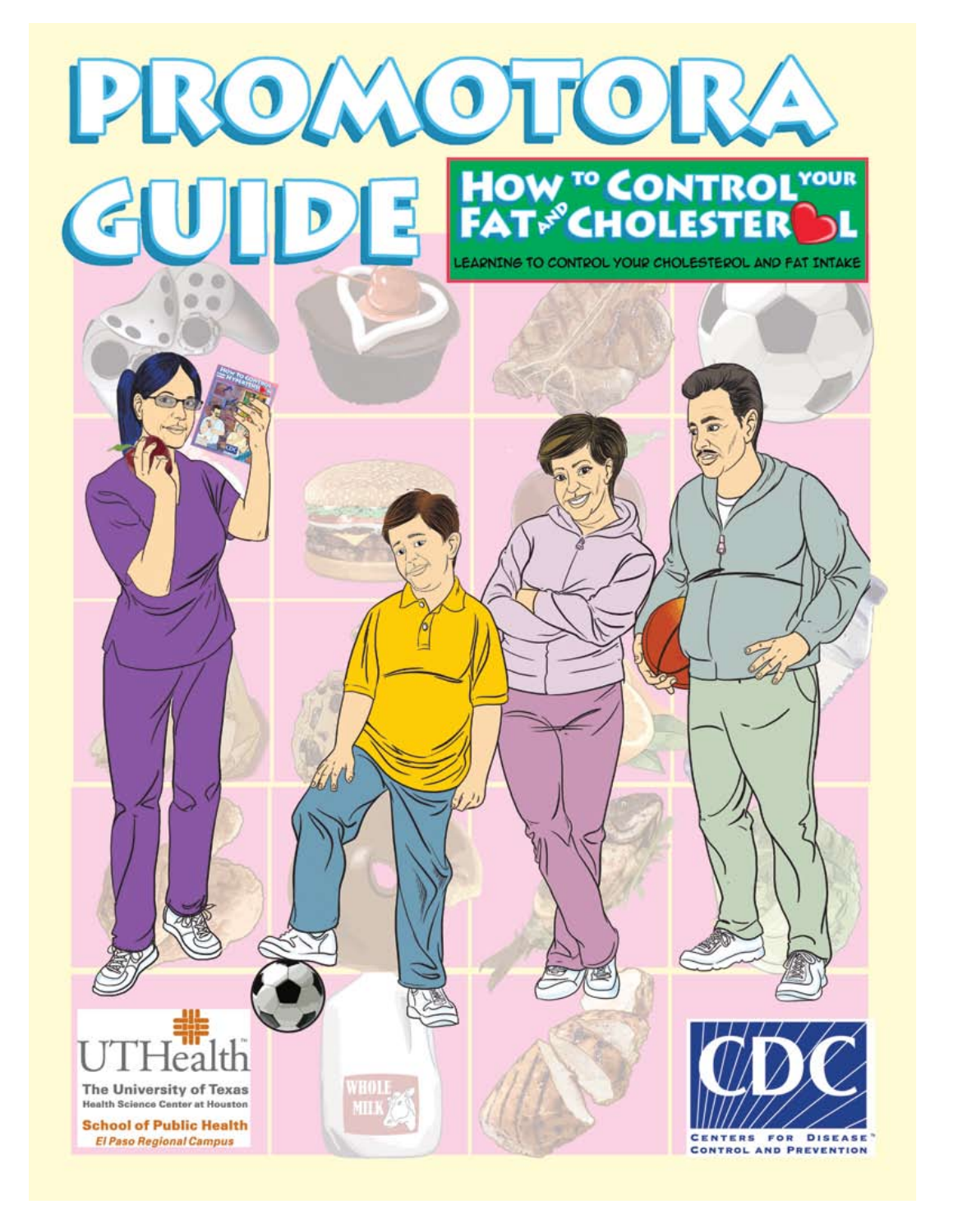Cholesterol Promotora Guide



#### Dear Promotoras:

We hope you like the fotonovela, "How to Control your fat, and cholesterol." This fotonovela is number 3 of the series starting with "Cómo controlar su hipertensión." Raymundo and his family would like you to read this fotonovela with community members and help them learn about how to control your cholesterol and fat intake.

We thank you for your interest in this new fotonovela. We welcome feedback on your experience of putting it into use.



Dr. Héctor Balcázar UT-SPH Principal Investigator Email: Hector.G.Balcazar@uth.tmc.edu

Dr. Nell Brownstein CDC/ONDIEH/NCCDPHP Email: jnb1@cdc.gov

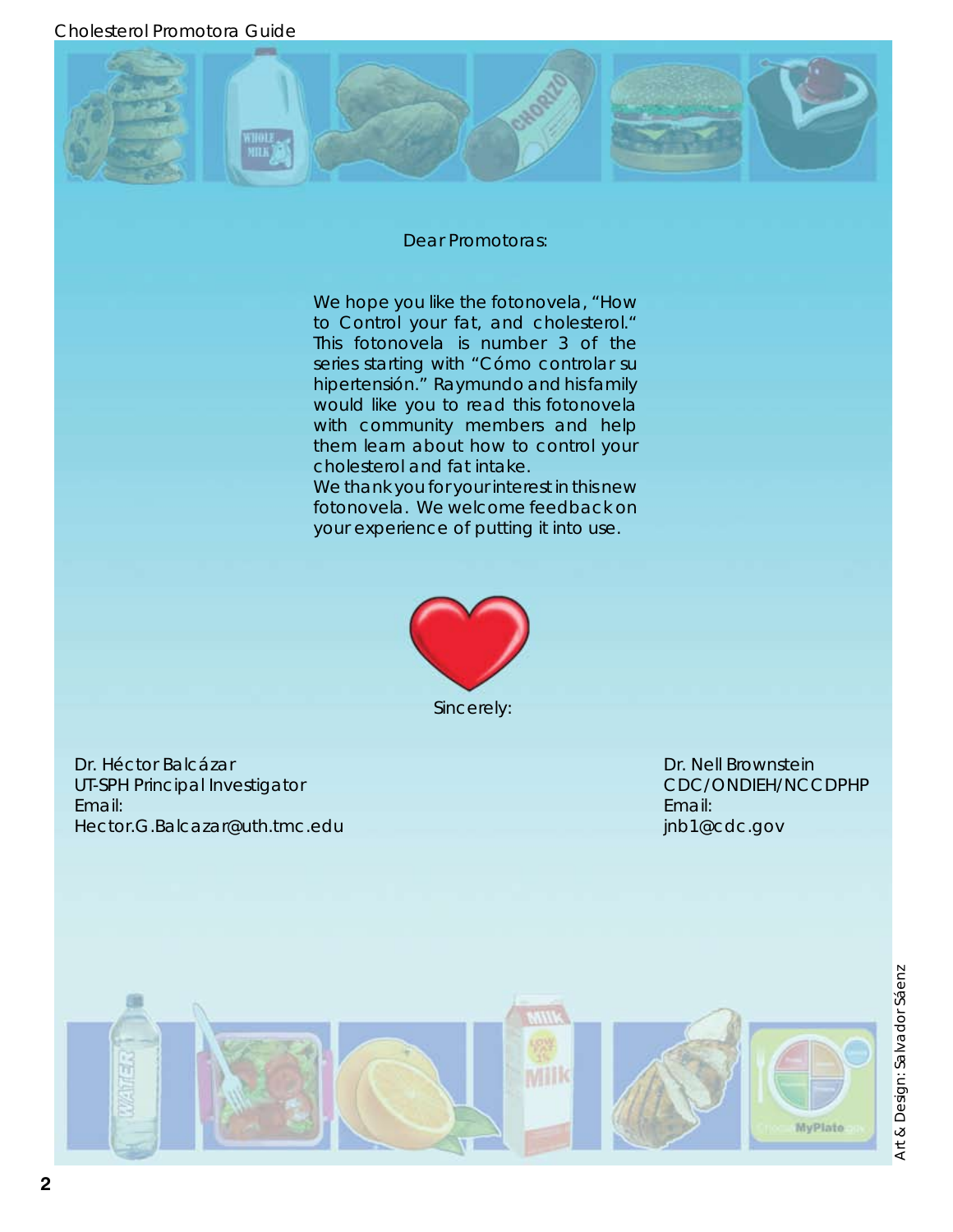#### **After reading this fotonovela participants will:**

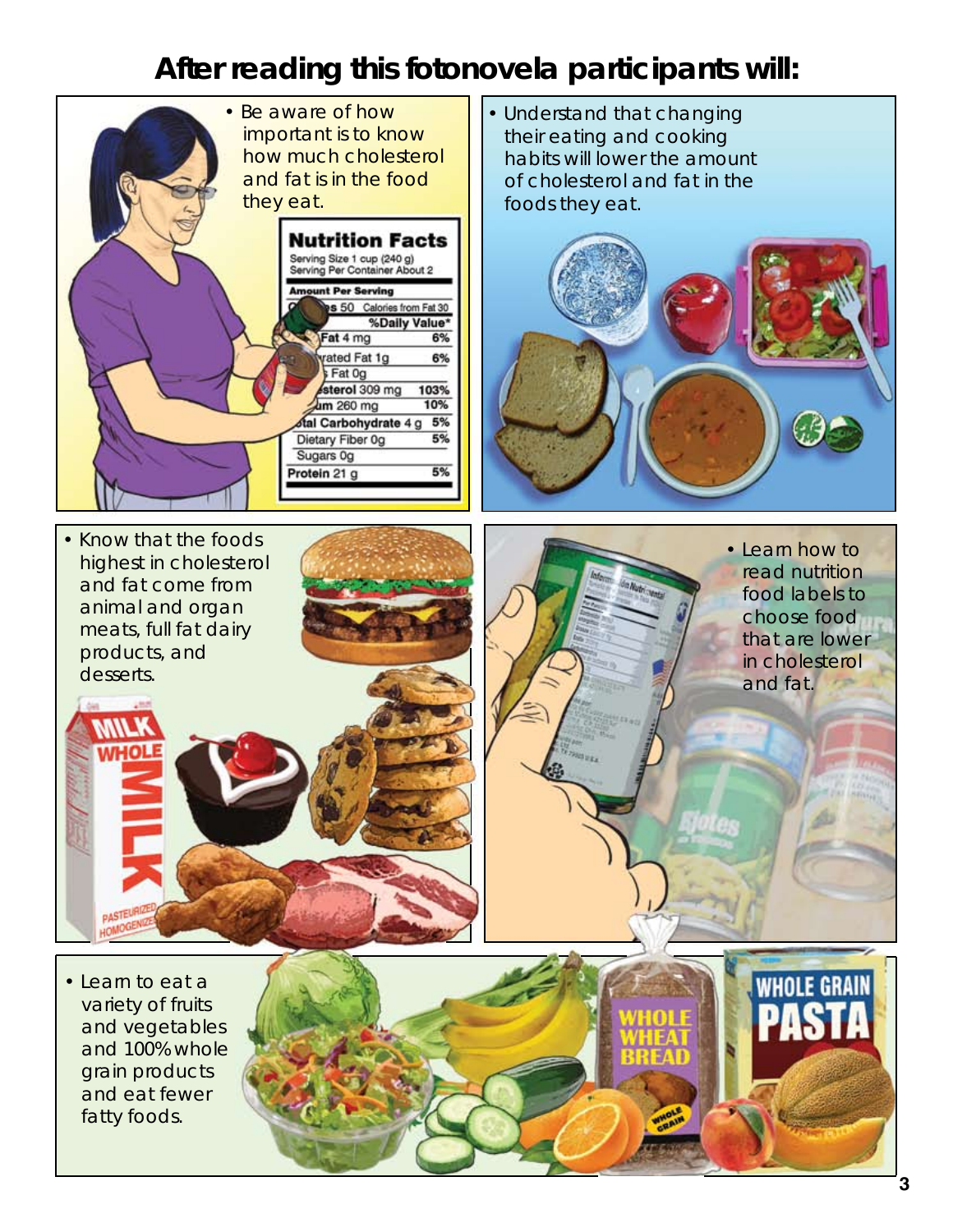#### **We offer some helpful hints:**

- Please welcome all members of each group of people; introduce yourself, and ask each member to introduce him or herself.
- You may ask people if they would like to read the fotonovela together. Several people might like to read the parts for the various family members. When people read out loud it will help those group members who cannot read.



• When you read the fotonovela you can add extra activities. For example:

o Bring some empty cans or boxes of popular foods that people often eat. Ask or help people to read the labels and find the amount of cholesterol and fat (such as total fat, saturated fat, trans fat) in a single serving of that food. Practice with the groups using the Activity Sheet on page 14 of the fotonovela.





o Help people understand the best numbers for total cholesterol, HDL (good cholesterol) and LDL (bad cholesterol) for a healthy heart.

|                           | DESIBABLE                              | BORDERLINE              | <b>UNDESIRABLE</b> |
|---------------------------|----------------------------------------|-------------------------|--------------------|
| HDL<br><b>Cholesterol</b> | children (9-12)<br>more than 45 mg/dl  | 40-45 <sub>mg/d</sub>   | less than 40 mg/dl |
|                           | adults<br>more than 40 mg/di           |                         | less than 40 mg/dl |
| LDL<br><b>Cholesterol</b> | children (9-12)<br>less than 110 mg/di | 110-129 <sub>mg/d</sub> | more than 130mg/di |
|                           | adults<br>less than 100 mg/dl          | 100-189 <sub>mg/d</sub> | more than 190mg/dl |





o Help people read labels and understand the amount of cholesterol and type of fat in a serving of that food. Practice with the group using the Activity Sheet on Page 21 of the fotonovela.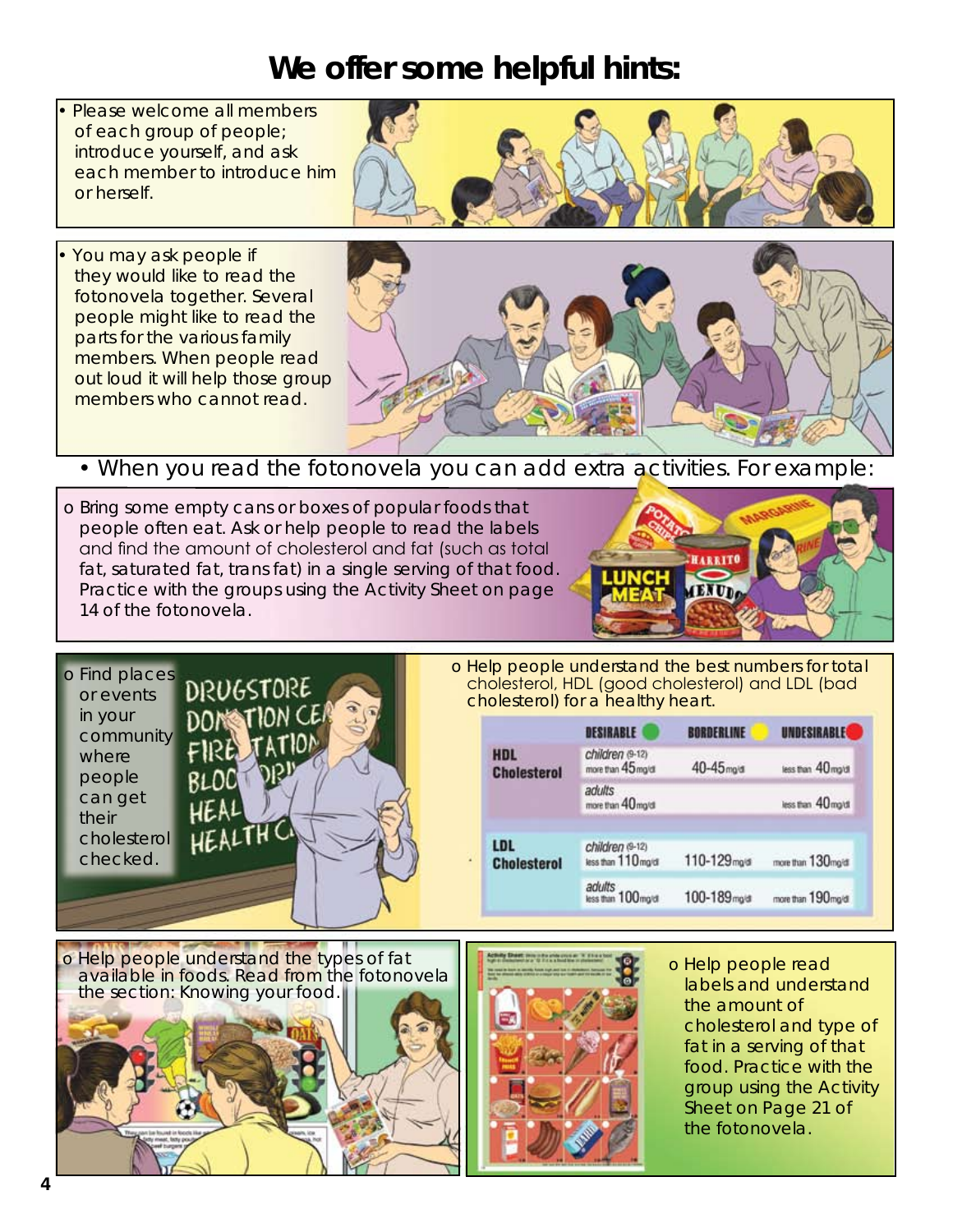• Encourage people to ask questions. • Encourage people to share about: o What they have learned about the effect of cholesterol and fat in foods on heart disease o What challenges they have had in eating less cholesterol and fat o What ideas they have for reducing cholesterol and fat in their diet o What changes have worked for them and their families

# **Having high cholesterol including high bad cholesterol and a high fat diet means:** … that the risk of heart disease increases for that person including heart attacks and stroke, especially if the person is not

physically active, has an unhealthy weight, and eats an unhealthy diet, and/or has a history of high cholesterol, high blood pressure, diabetes, or heart problems.

…is that you can do many things in your daily life to reduce your chances of developing these problems. Preventing heart disease can save your life and the lives of your family members.

As a review activity ask group members to tell you good ways to prevent heart disease and examples of keeping a healthy lifestyle.

#### **As a review, remind people of the following facts:**

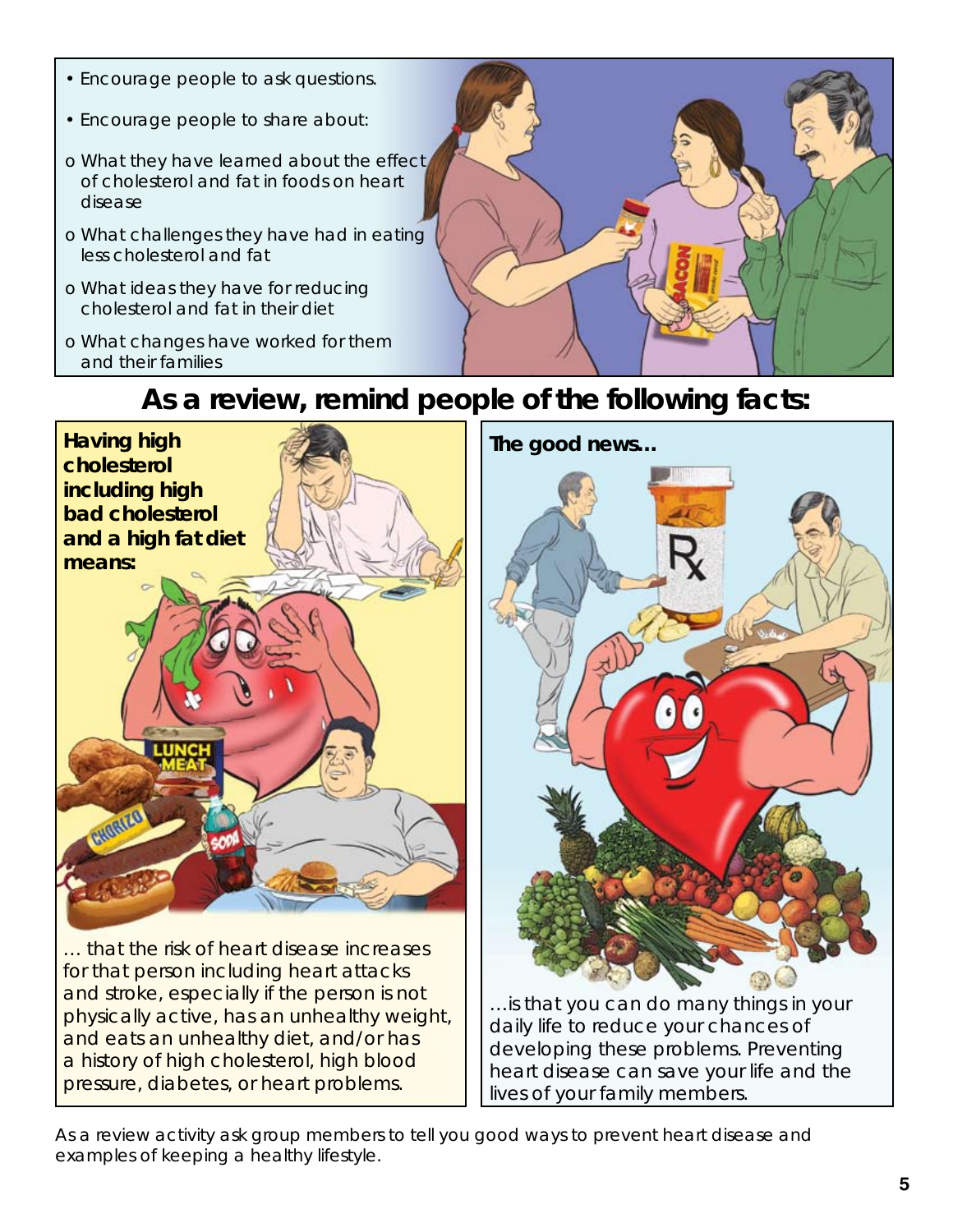## •**Answers may include:**

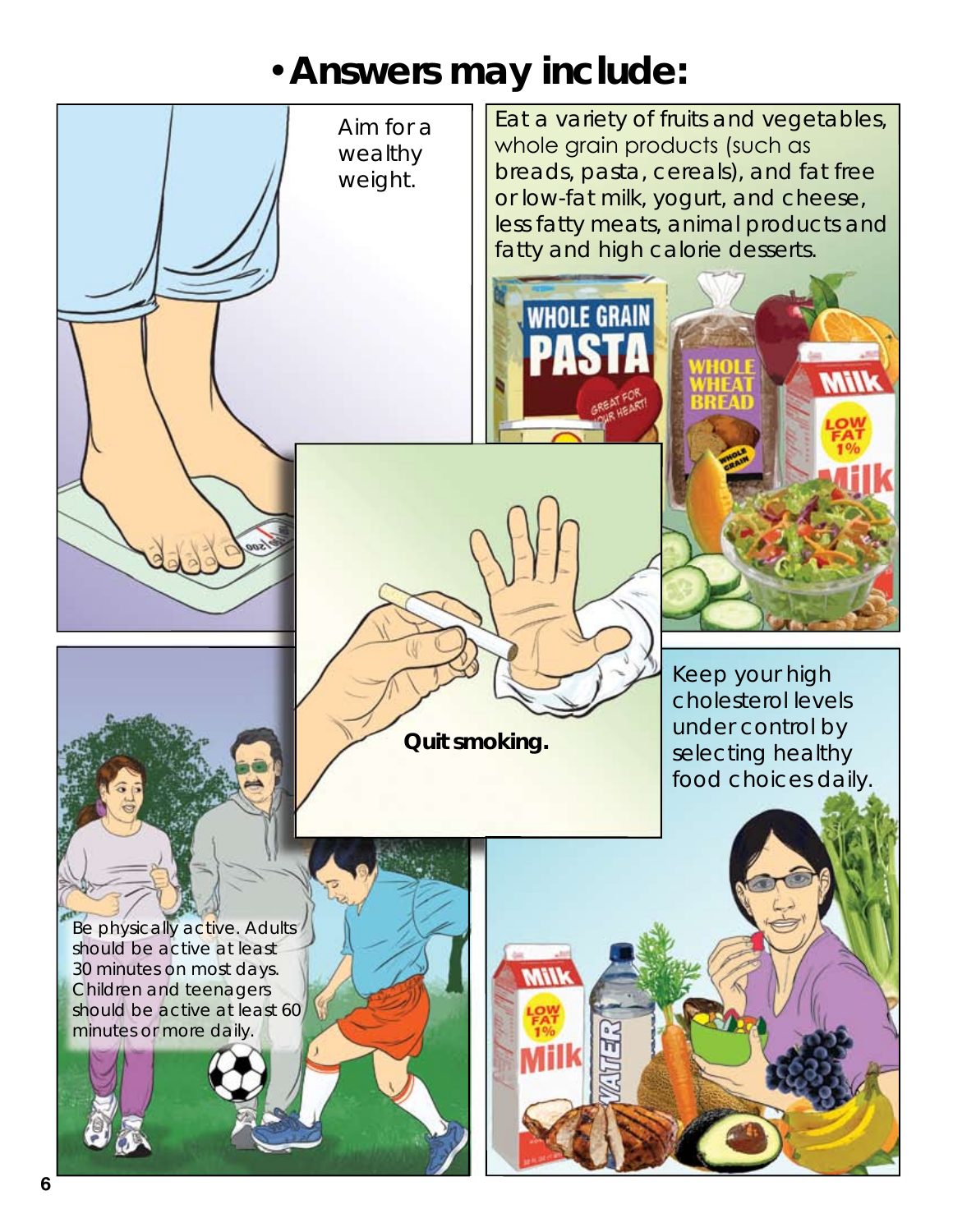### •**Answers may include:**